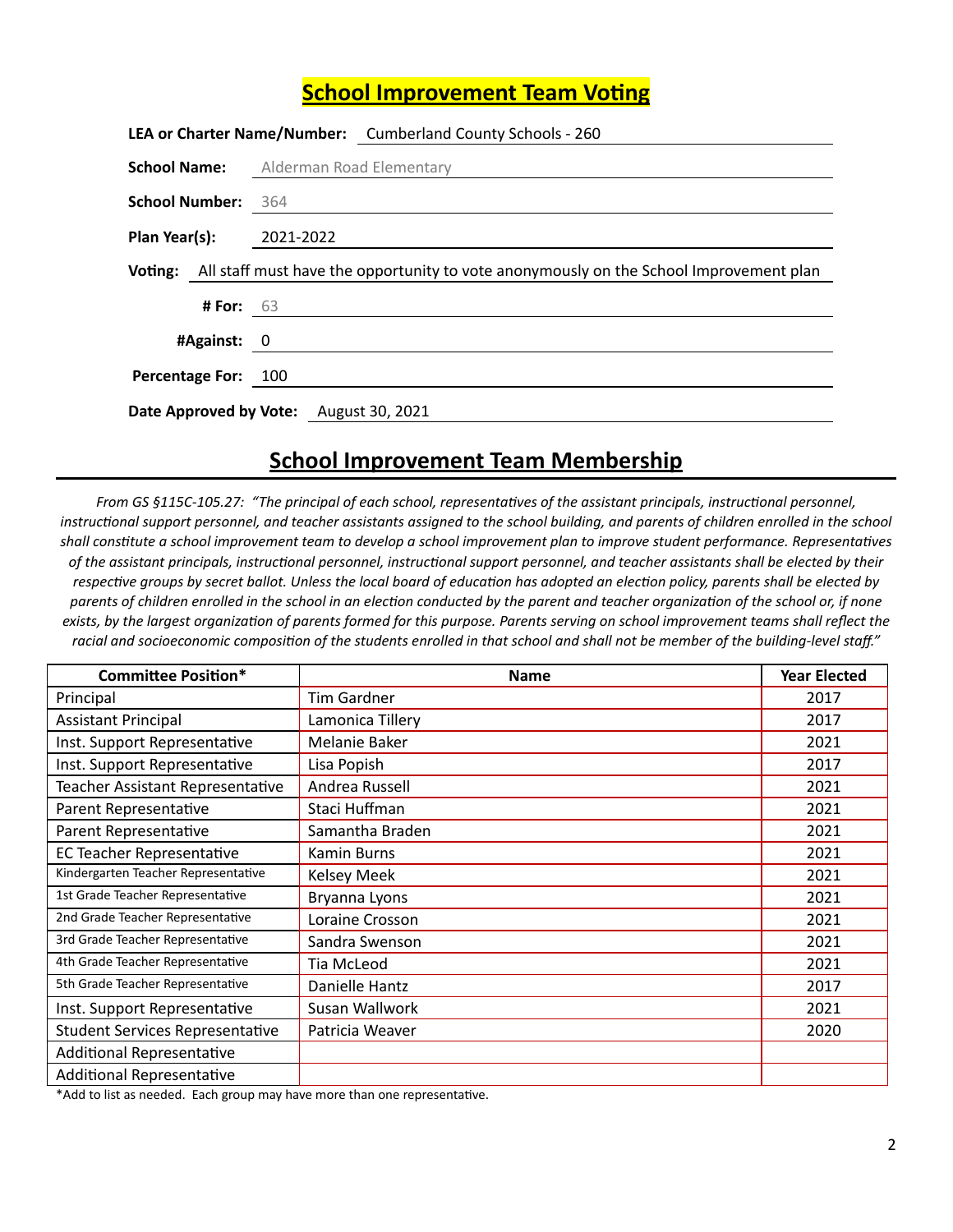## **Title II Plan**

|                                     | Instructions: Complete each cell highlighted in red (content controls will also appear in red when you hover the<br>cursor over them). Refer to the SAMPLE Title II Plan located on page 5 for examples.                                                                                                                                                                           |               |
|-------------------------------------|------------------------------------------------------------------------------------------------------------------------------------------------------------------------------------------------------------------------------------------------------------------------------------------------------------------------------------------------------------------------------------|---------------|
| School:<br>Alderman Road Elementary |                                                                                                                                                                                                                                                                                                                                                                                    |               |
| 2021-2022<br>Year:                  |                                                                                                                                                                                                                                                                                                                                                                                    |               |
|                                     |                                                                                                                                                                                                                                                                                                                                                                                    |               |
| <b>Description of the Plan</b>      |                                                                                                                                                                                                                                                                                                                                                                                    |               |
| <b>Purpose:</b>                     | The purpose of this plan is to provide a detailed description of staff development<br>expenditures.                                                                                                                                                                                                                                                                                |               |
| <b>Budget Amount</b>                |                                                                                                                                                                                                                                                                                                                                                                                    | <b>AMOUNT</b> |
| <b>Total Allocation:</b>            |                                                                                                                                                                                                                                                                                                                                                                                    | 921.00        |
|                                     |                                                                                                                                                                                                                                                                                                                                                                                    |               |
| <b>Budget Breakdown</b>             | Briefly describe the title of and purpose for this staff development:                                                                                                                                                                                                                                                                                                              |               |
| <b>Staff Development 1</b>          | Data Days-The purpose of the staff development is to allow teachers a full day to meet<br>with the instructional leadership team to analyze various types of student data to<br>improve targeted teaching, remediation groups, and differentiation. This staff<br>development will take place during the regular school day. Additional costs will be<br>paid using Title 1 funds. |               |
|                                     | <b>DESCRIPTION</b>                                                                                                                                                                                                                                                                                                                                                                 | <b>AMOUNT</b> |
| Personnel:                          | 5 Substitute Teachers at a cost of \$100 per day for five days.                                                                                                                                                                                                                                                                                                                    | \$2,500.00    |
| <b>Training Materials:</b>          |                                                                                                                                                                                                                                                                                                                                                                                    |               |
| <b>Registration/Fees:</b>           |                                                                                                                                                                                                                                                                                                                                                                                    |               |
| Travel:                             |                                                                                                                                                                                                                                                                                                                                                                                    |               |
| Mileage/Airfare:                    |                                                                                                                                                                                                                                                                                                                                                                                    |               |
| Lodging/Meals:                      |                                                                                                                                                                                                                                                                                                                                                                                    |               |
|                                     |                                                                                                                                                                                                                                                                                                                                                                                    |               |
| <b>Consulting Services:</b>         |                                                                                                                                                                                                                                                                                                                                                                                    |               |
| <b>Follow-up Activities:</b>        |                                                                                                                                                                                                                                                                                                                                                                                    |               |
|                                     | Total for staff development 1:                                                                                                                                                                                                                                                                                                                                                     | \$2,500.00    |
|                                     |                                                                                                                                                                                                                                                                                                                                                                                    |               |
|                                     |                                                                                                                                                                                                                                                                                                                                                                                    |               |

**Budget Breakdown** Briefly describe the title of and purpose for this staff development:

**Staff Development 2**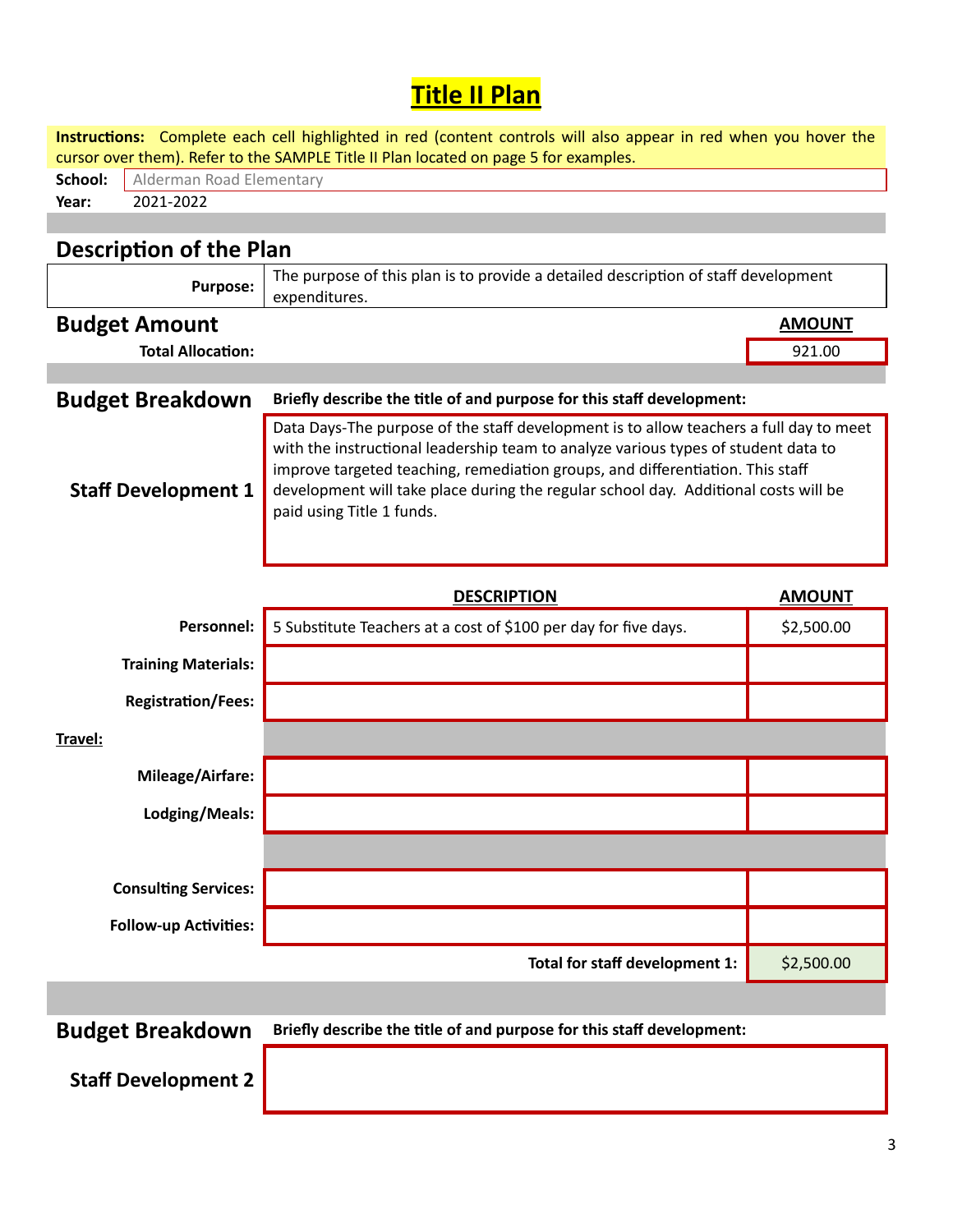|                              | <b>DESCRIPTION</b>             | <b>AMOUNT</b> |
|------------------------------|--------------------------------|---------------|
| Personnel:                   |                                |               |
| <b>Training Materials:</b>   |                                |               |
| <b>Registration/Fees:</b>    |                                |               |
| Travel:                      |                                |               |
| Mileage/Airfare:             |                                |               |
| Lodging/Meals:               |                                |               |
|                              |                                |               |
| <b>Consulting Services:</b>  |                                |               |
| <b>Follow-up Activities:</b> |                                |               |
|                              | Total for staff development 2: |               |
|                              |                                |               |
|                              | <b>Grand Total</b>             | \$2,500.00    |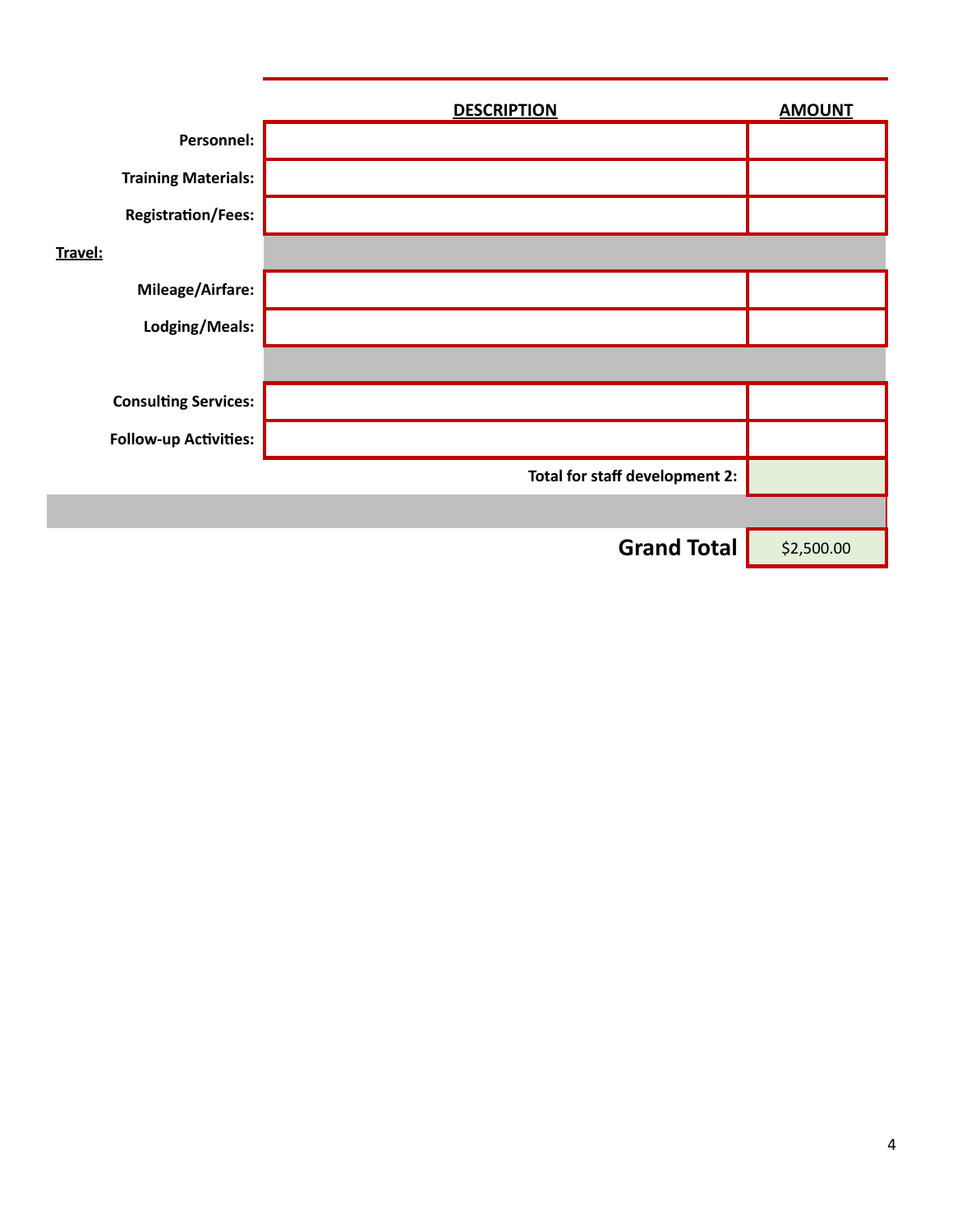| <b>District Wide Components</b>             |                                                                                                                                                                                                                                                                                                                                                                                                                                                                                                                                                                                                                                                                                                                                                                                                                                                                                                                                                                                             |             |  |
|---------------------------------------------|---------------------------------------------------------------------------------------------------------------------------------------------------------------------------------------------------------------------------------------------------------------------------------------------------------------------------------------------------------------------------------------------------------------------------------------------------------------------------------------------------------------------------------------------------------------------------------------------------------------------------------------------------------------------------------------------------------------------------------------------------------------------------------------------------------------------------------------------------------------------------------------------------------------------------------------------------------------------------------------------|-------------|--|
| <b>Duty Free Lunch</b>                      | Please indicate if your School Improvement Team vote for your teachers<br>to have duty free lunch by indicating yes (Y) or no (N) in the box to the<br>right.                                                                                                                                                                                                                                                                                                                                                                                                                                                                                                                                                                                                                                                                                                                                                                                                                               | $\mathbb N$ |  |
| <b>Duty Free</b><br><b>Planning Time</b>    | Please describe approximately how much planning time your teachers have during a week:<br>Teachers have 40 minutes each day for planning purposes. Teachers have 200 minutes each<br>week for planning.                                                                                                                                                                                                                                                                                                                                                                                                                                                                                                                                                                                                                                                                                                                                                                                     |             |  |
| <b>PBIS School</b>                          | Please indicate if your school is currently a PBIS school by indicating yes<br>(Y) or no (N) in the box to the right:                                                                                                                                                                                                                                                                                                                                                                                                                                                                                                                                                                                                                                                                                                                                                                                                                                                                       | Υ           |  |
| <b>PBIS rating from</b><br>previous year    | Please indicate your most recent PBIS assessment rating (Green Ribbon,<br>Model, or Exemplar) if applicable in the box to the right:                                                                                                                                                                                                                                                                                                                                                                                                                                                                                                                                                                                                                                                                                                                                                                                                                                                        | Model       |  |
| <b>Parental/Family</b><br><b>Engagement</b> | Please describe your parent/family engagement plan briefly (i.e. dates or frequency of parent<br>events, P/T conferences, PTA meetings, etc.):<br>September 16th - Virtual Curriculum Night @ 5:30-7:00<br>September 27th Grandparents Paint Night @ 4:00 - 6:00<br>October 12th - Taco Reading Night 5:30 - 7:00<br>Week of October 19th - PT Conferences<br>Week of October 19th - Book fair<br>Awards October 20th and 21st<br>November 16th - Math Night @ 5:30 - 7:00<br>December 7th - Reading Night with Santa @ 5:30 - 7:00<br>Awards<br>January 12th & 13th<br>February 22nd - Science/Reading Night @5:30 - 7:00<br>March 2nd - Read Across America<br>Awards - March 15 & 16<br>April 12th - Field Day k-2<br>April 13th - Field Day 3-5<br>April 14th - Wax Museum<br>April 29th - Volunteer Reception @ 1:00<br>Awards: May 16-19<br>These events will be in-person as Cumberland County Schools and the State<br>guidance allow us to host Face to Face and in person events. |             |  |
| <b>Safe and Orderly</b><br><b>Schools</b>   | The Cumberland County School System (CCS) has a commitment to excellence in providing a safe<br>and healthy workplace. Safety of employees and students must be given first priority in every<br>activity. To that end, all our employees have access to our district Safety Manual and Crisis<br>Management Handbook on the CCS intranet. The Safety Manual is provided to help schools<br>insure their day to day practices are in line with best safety practices, prepare for events that can<br>be better managed with a safety plan, and outline protocols for handling potentially hazardous<br>materials in our schools. Although a crisis is an event that is extraordinary and cannot be<br>predicted, the Crisis Management Handbook was prepared to provide the principal and the local<br>crisis team a quick reference guide of procedures to follow when a crisis occurs that affects the<br>school.                                                                         |             |  |